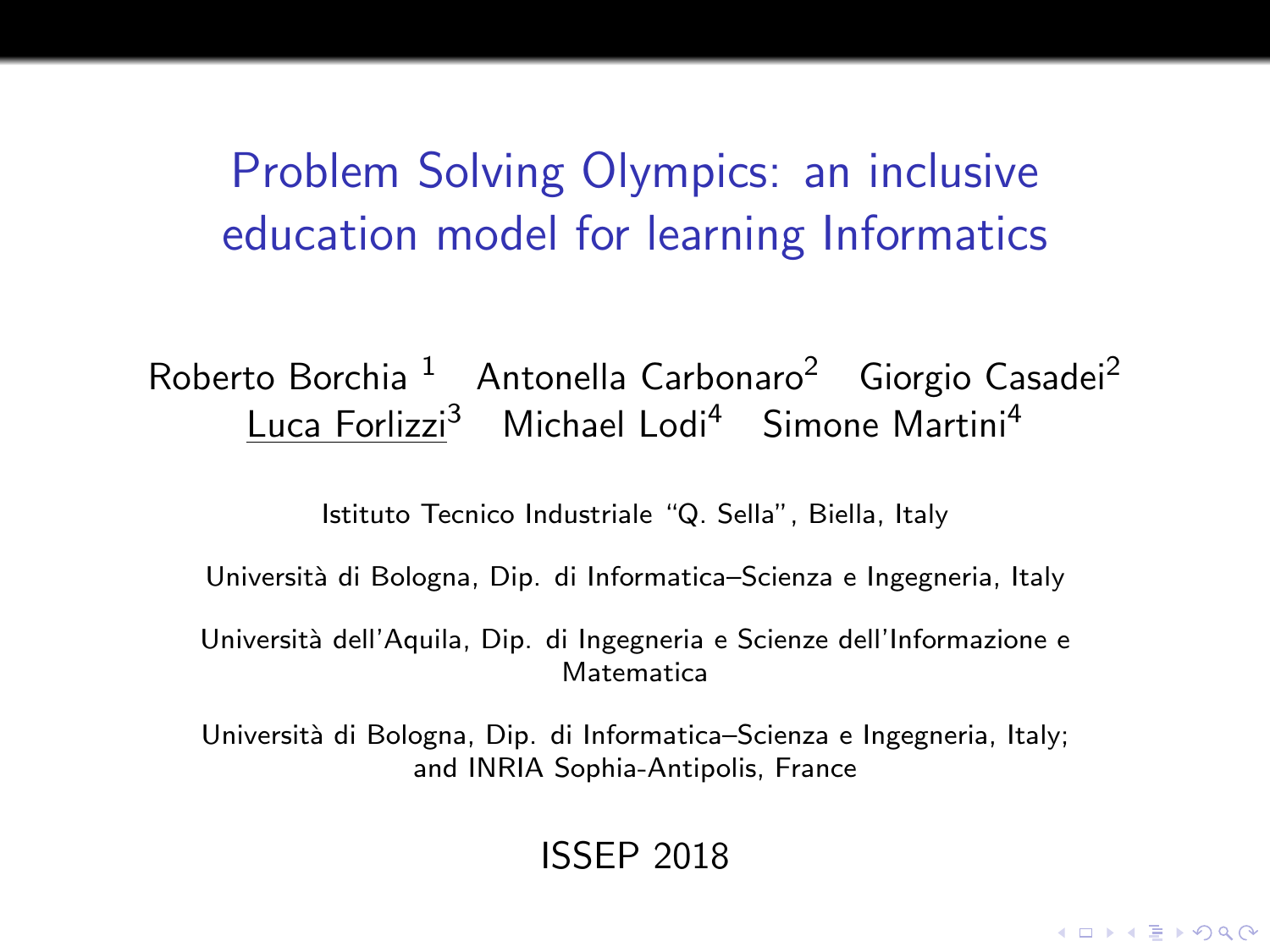- Problem Solving Olympics (OPS) were launched in 2008 on the initiative of Italian Ministry of Education, University and Research
- Main goals
	- improve general problem solving aptitude
	- introduce computational thinking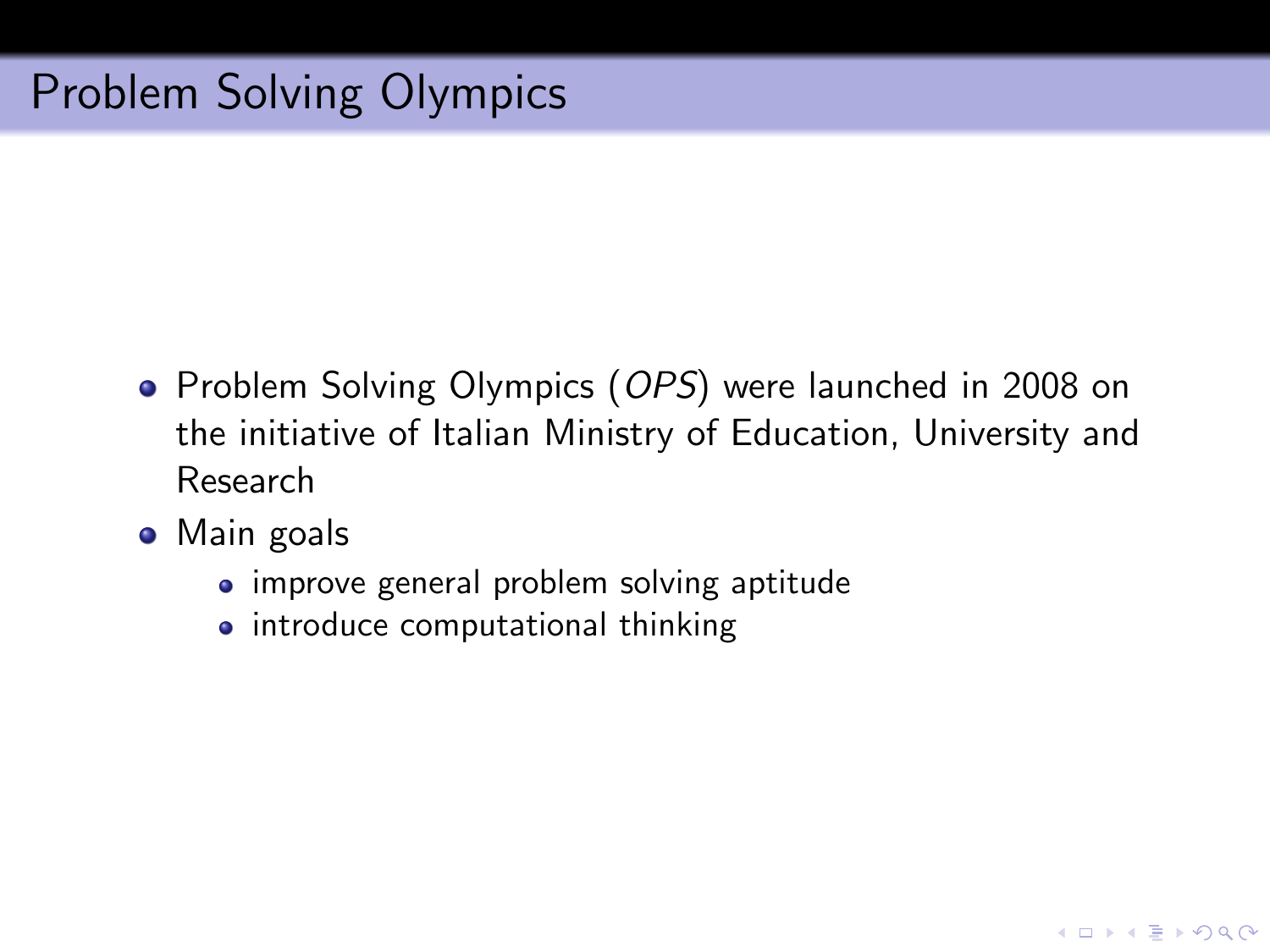- Trans-disciplinary approach to captivate teachers of various disciplines
	- OPS are offered as contests to engage students
	- however, no real successful participation is possible without support and training from teachers
	- teachers should develop and promote curiosity, interest and consensus in their own classes
	- teachers should therefore be actively involved in the game even if they (initially) lack skills and competences needed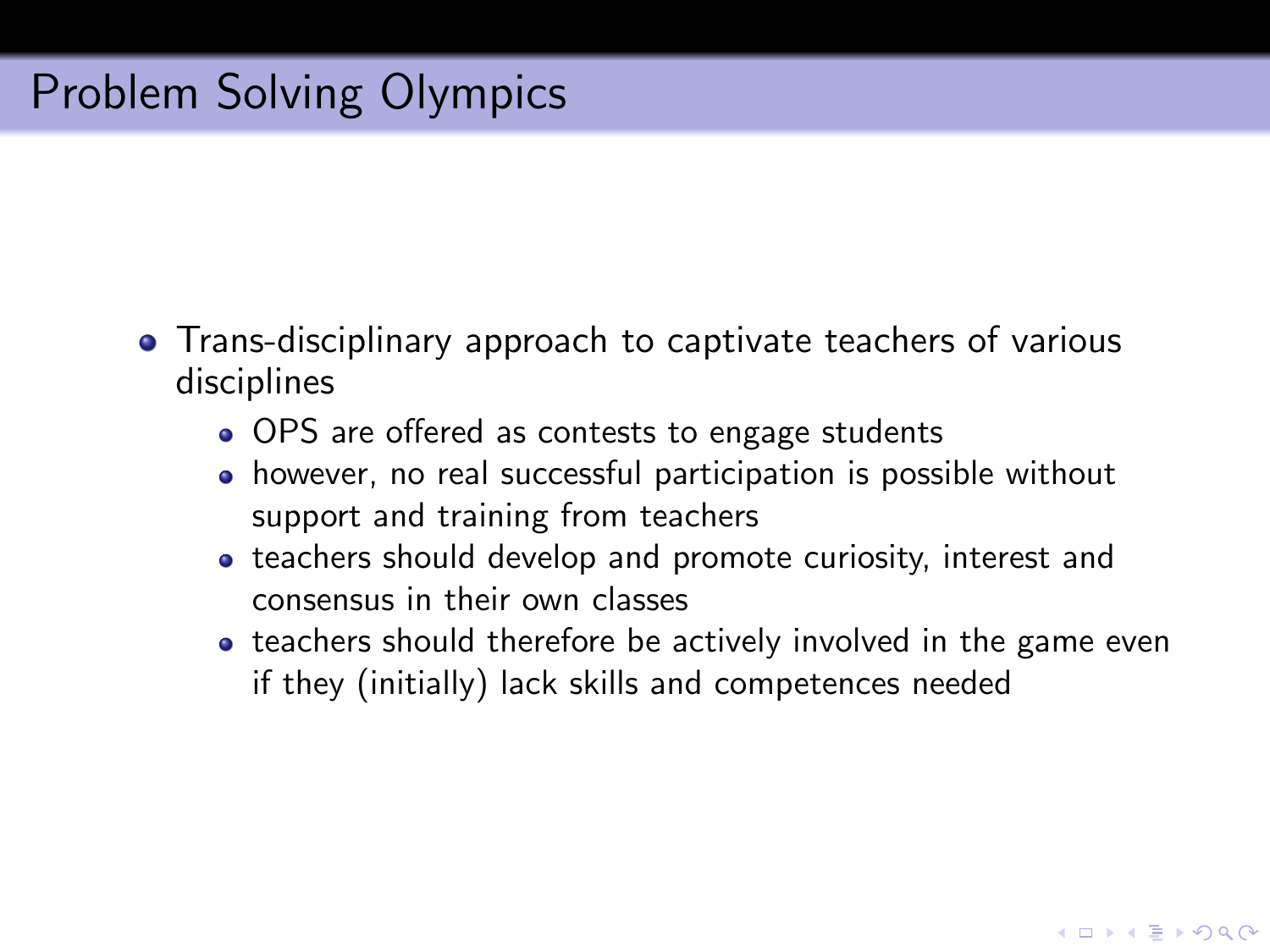# Problem Solving and Computational Thinking

- Computational thinking is a powerful tool to solve problems
- Computational thinking is often *defined* as a form of problem solving
- Problem solving can be used as an engaging opportunity for active learning of computational thinking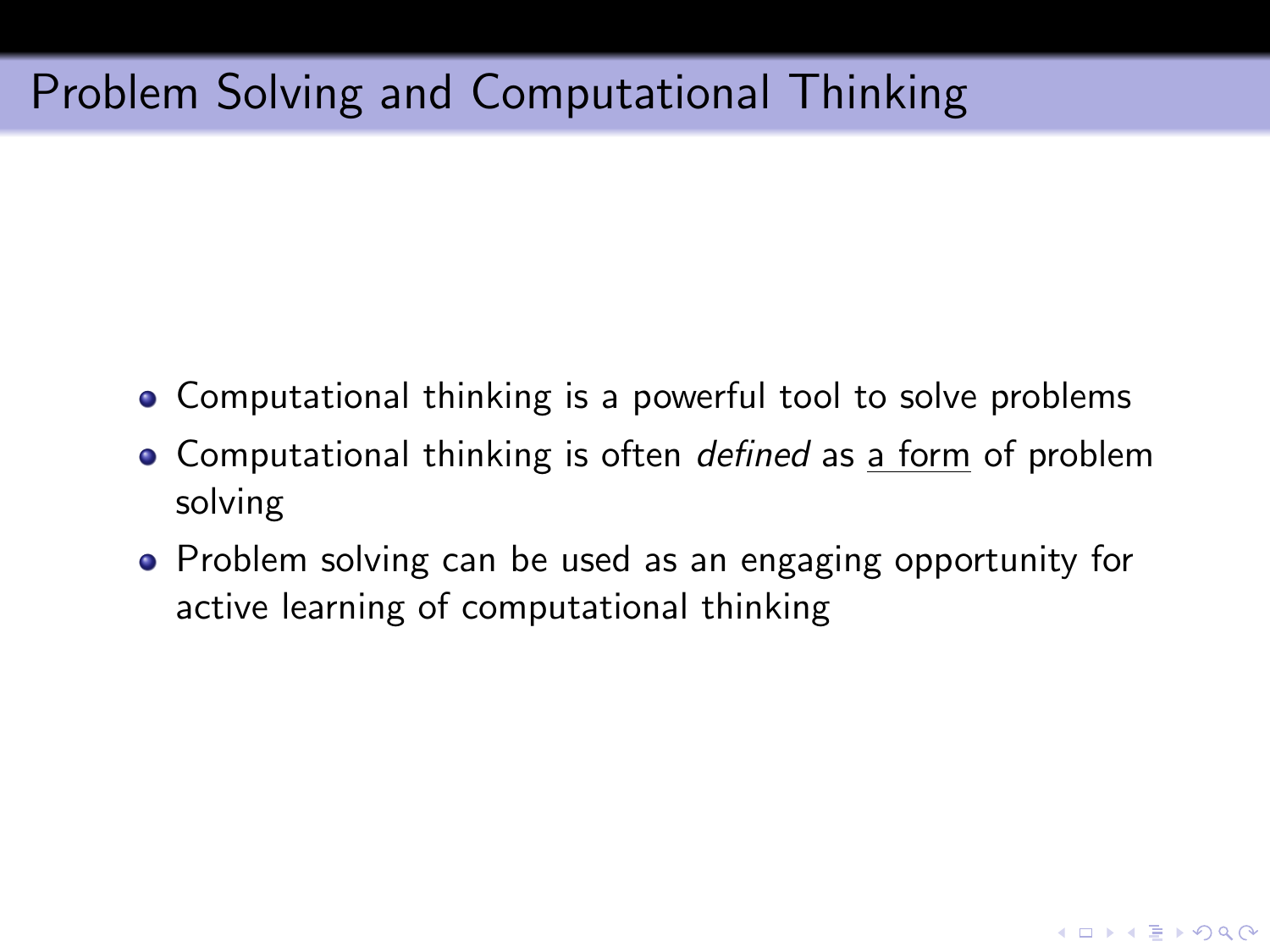#### • Olimpiad or Olympics in education usually (in Italy) indicates

- competition
- $\bullet$  for individuals
- to promote excellence
- among grade 11 or 12 students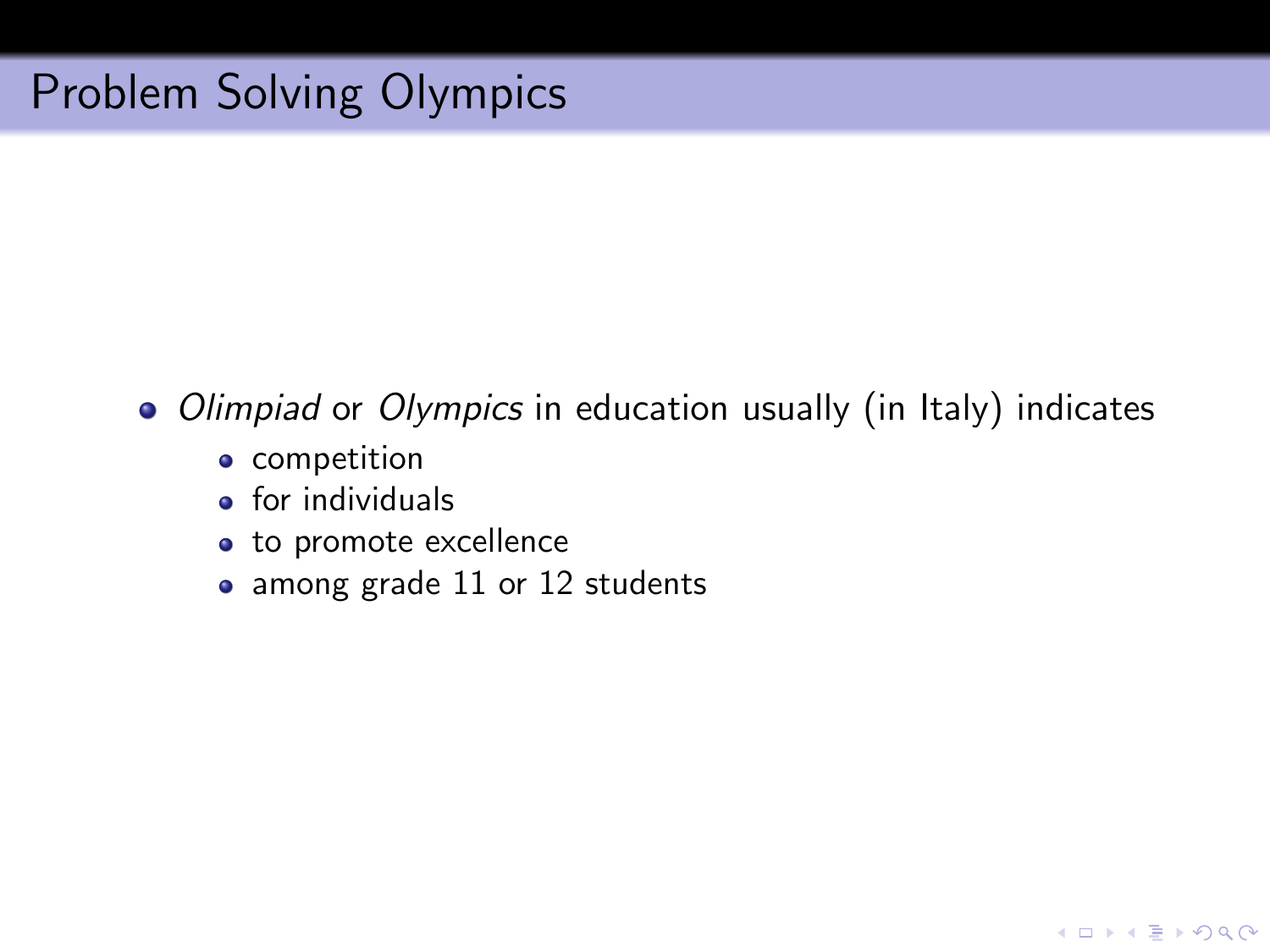- OPS are
	- **competition** learning activities
	- **•** for individuals
	- **to promote excellence**
	- among grade 11 or 12 students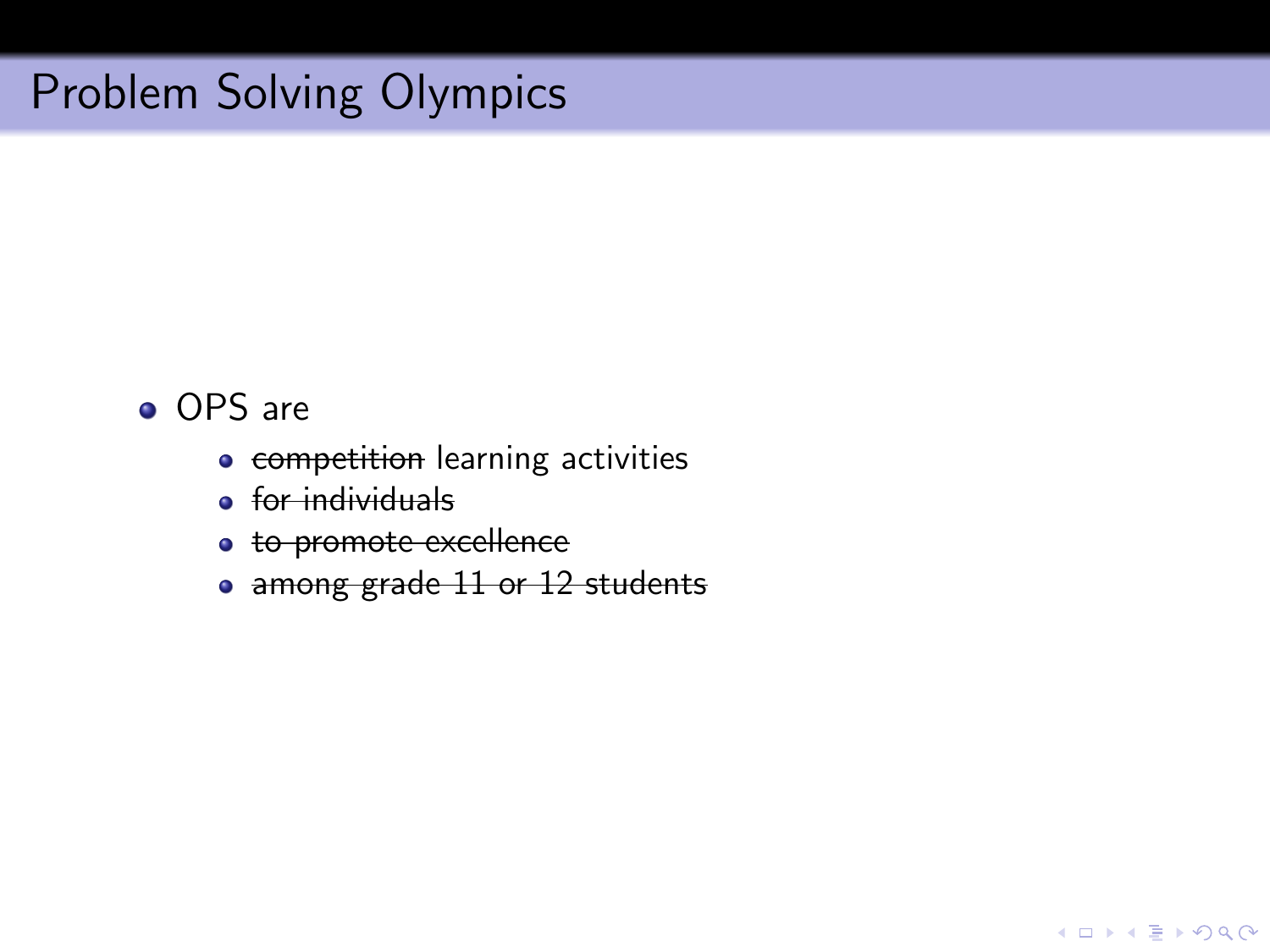- OPS are
	- **competition** learning activities
	- for individuals for teams (4 players per team)
	- to promote excellence
	- among grade 11 or 12 students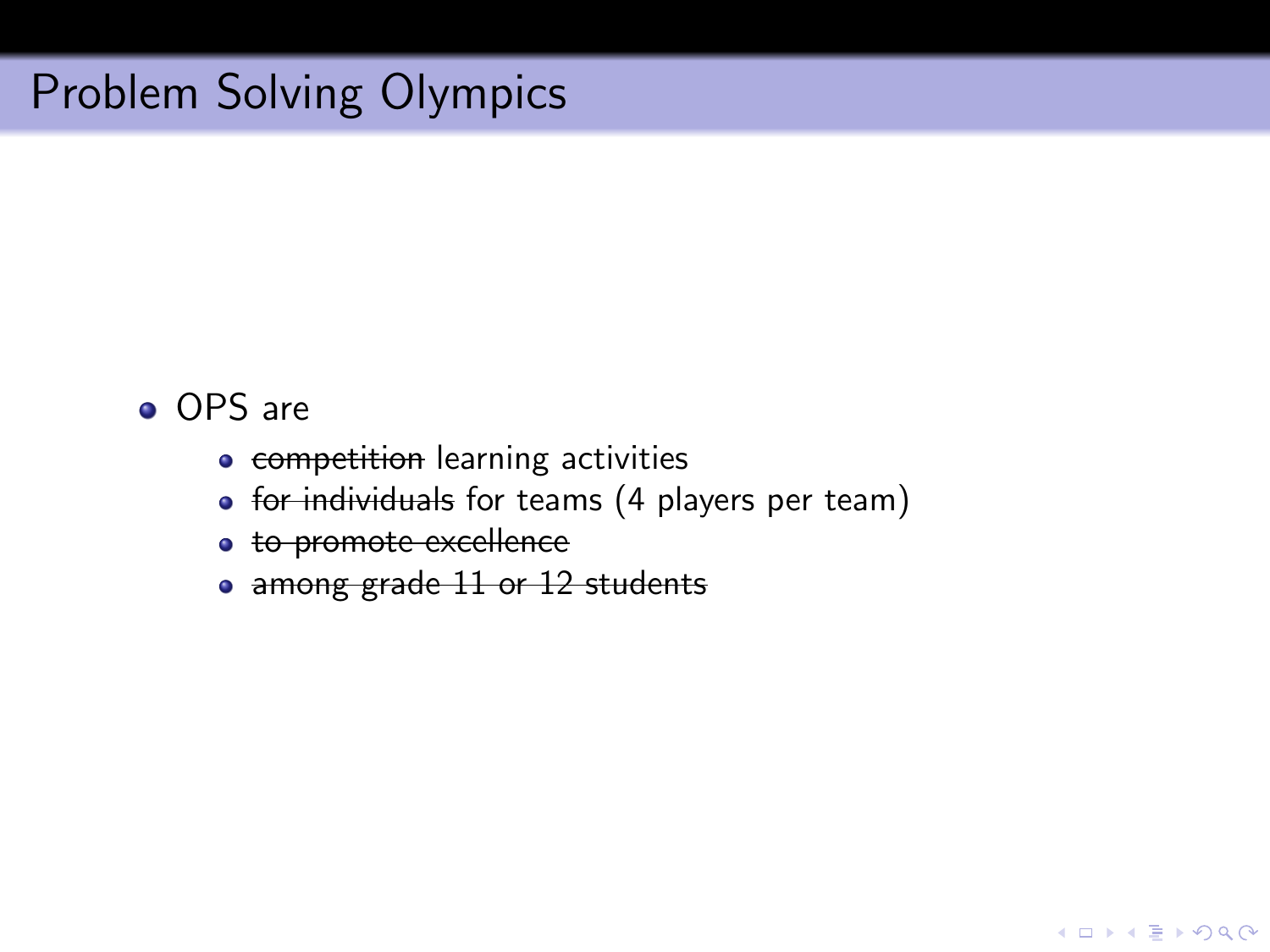- OPS are
	- **competition** learning activities
	- for individuals for teams (4 players per team)
	- to promote excellence to reach every student
	- among grade 11 or 12 students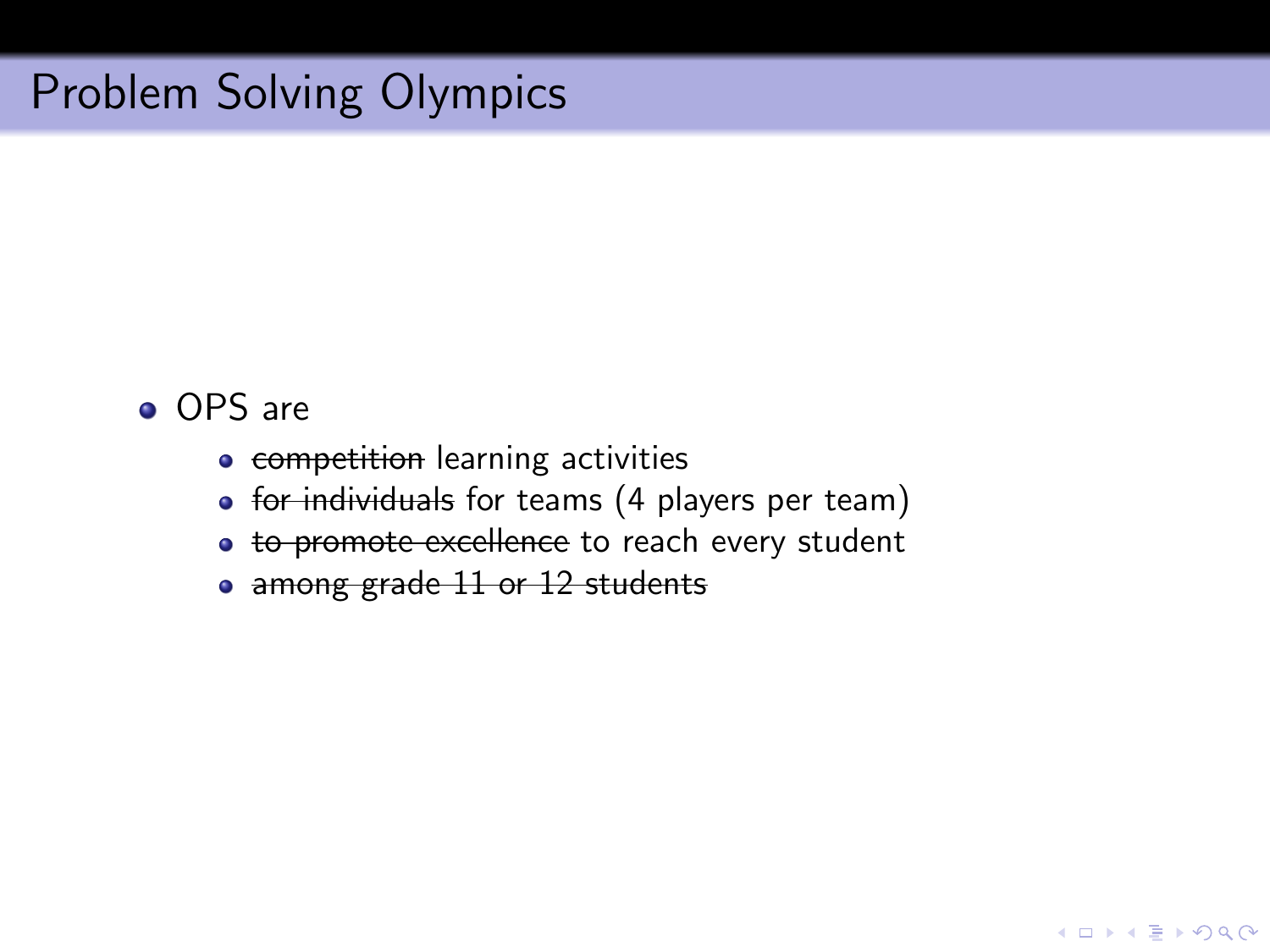- OPS are
	- **competition** learning activities
	- for individuals for teams (4 players per team)
	- to promote excellence to reach every student
	- among grade 11 or 12 students in the whole range of compulsory education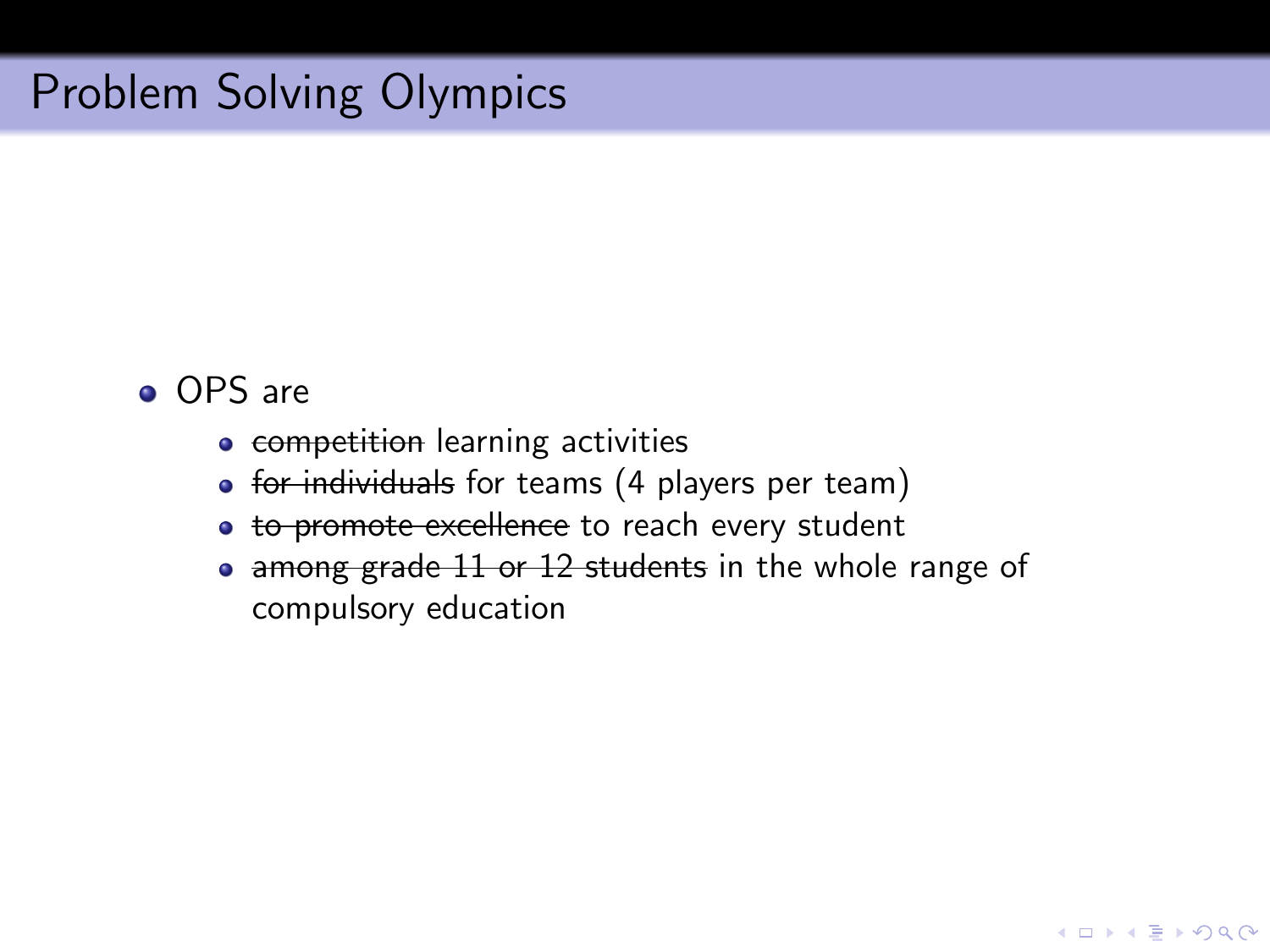- Coding / Programming Competition: students engage with creative programming activities, realizing a project on a topic chosen by the OPS committee
- Making Competition: students realize a physical project using electronic boards (e.g. Arduino) on a topic chosen by the OPS committee
- Classic Problem Solving Competition: students try to solve a set of given problems in a fixed time frame
- **•** The rest of the talk is about the latter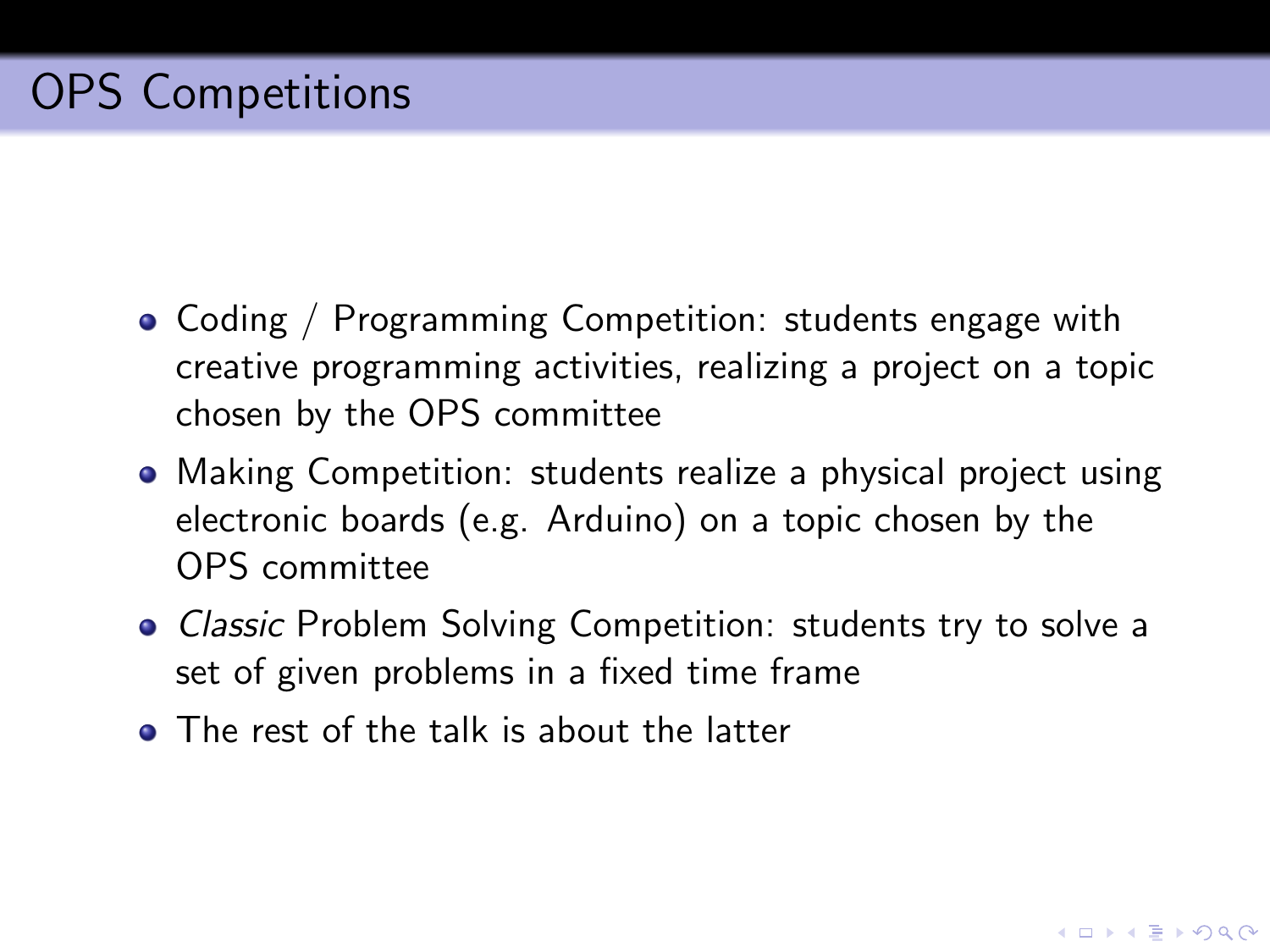- Each edition offers a set of series of contests spanning an entire school year
- **a** Last editions
	- 3 team contest series (grades 4-5; grades 6-8; grades 9-10)
	- 2 individual contest series (grades 6-8; grades 9-10)
- **•** Each series
	- starts with several training contests (usually 4)
	- followed by 2 *competitive* (selective) contests
	- difficulty of the problems tends to increase from one context to the next one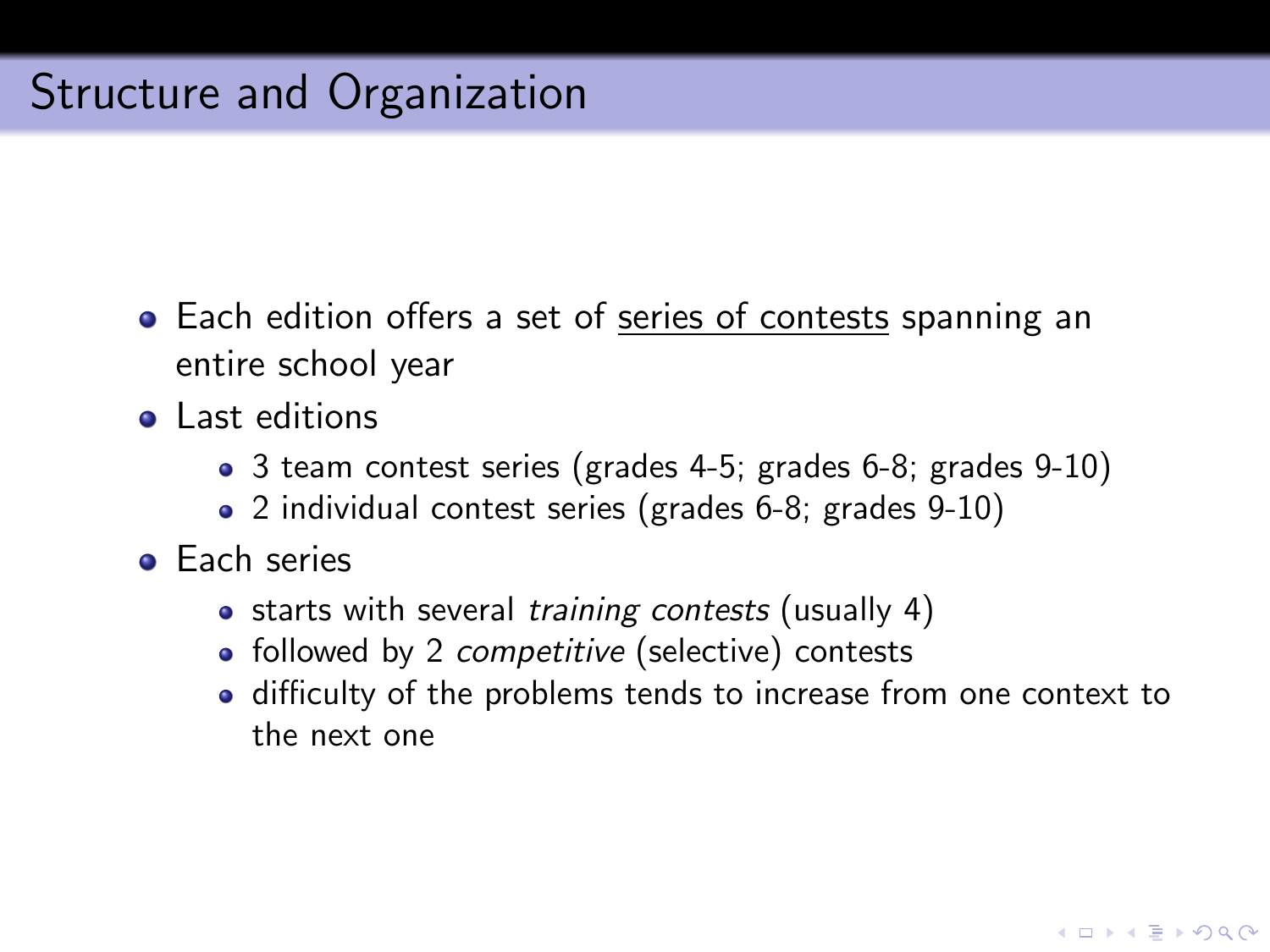- In each contest pupils are given a list of problems and are asked to solve as many as possible in a well-defined time frame
- Usual time frame: 120 minutes for training contests, 90 minutes for competitive ones
- In team contests quantity and hardness of problems are chosen so that the amount of work to solve them largely exceeds the effort that can be expected from a single participant in order to foster team-working, planning of activities, collaboration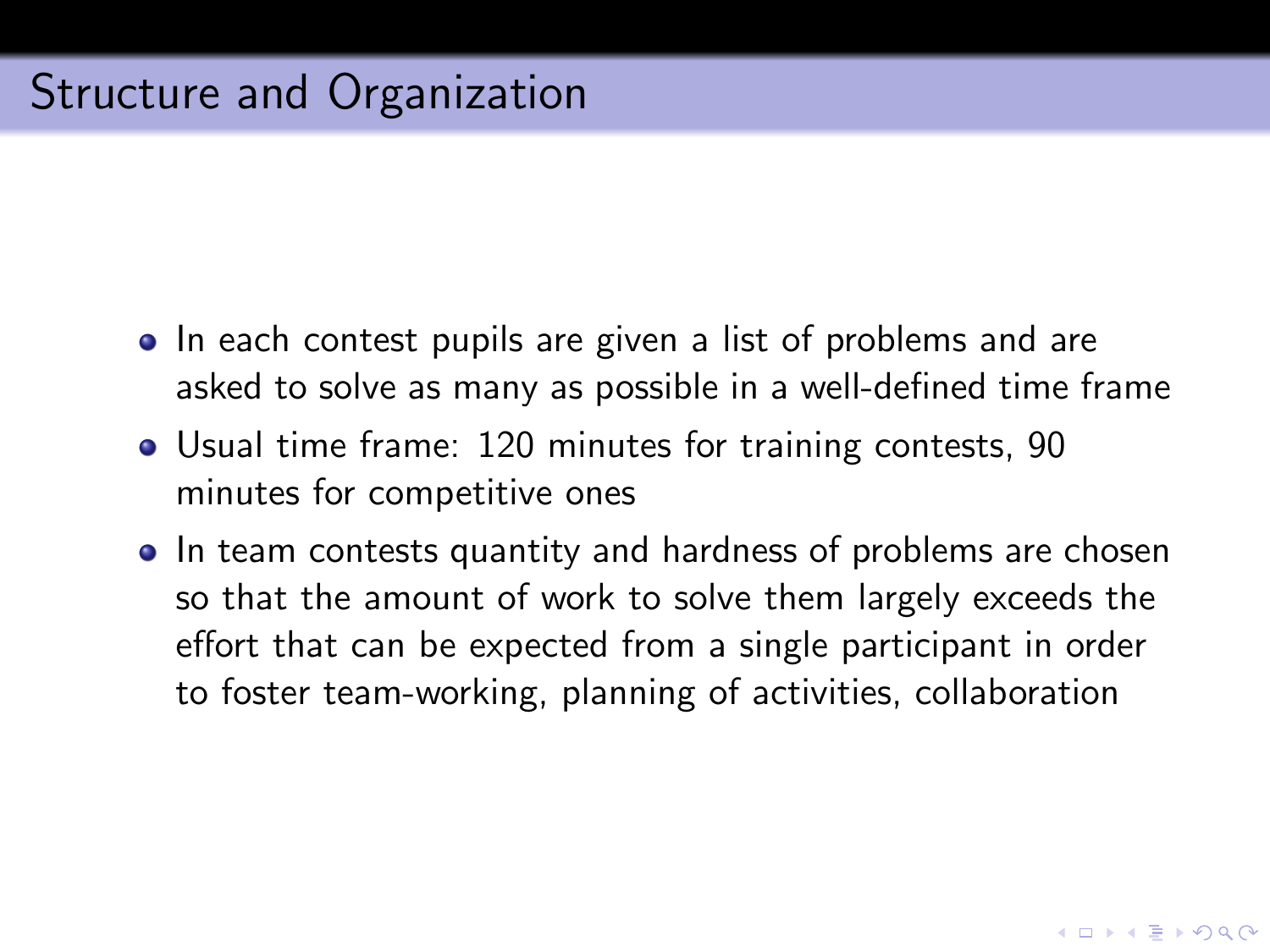### Problems

- Most of the given problems can be tackled with informatics methods or techniques
- Some of them are pure informatics problems
- Some topics strongly connected with informatics
	- paths in a maze or in a chessboard
	- knapsack
	- **•** hierarchies
	- graph covering and traversal
	- cryptography
	- search of subsequences
	- reading/tracing of procedures written in a pseudo-code
- A semi-formal syntax about terms, lists, strings is employed in the formulation of many problems and also to report solutions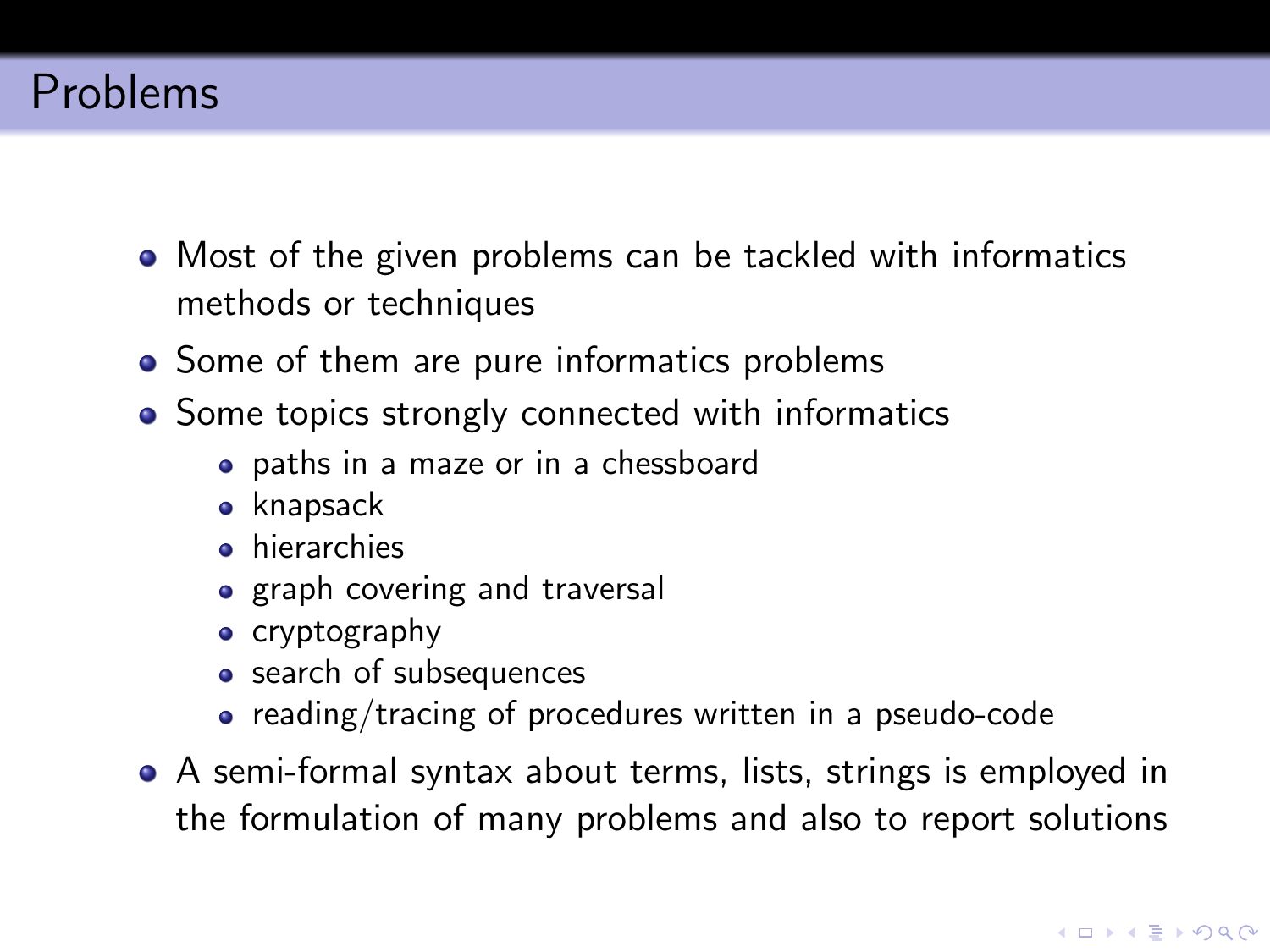- After each contest, commented solutions to all problems are provided
- Often this section makes up an outline for the in-depth study and analysis that teachers are invited to follow along with the students. In this way, knowledge and skills are spread among teachers and students
- For difficult problems, the comments are longer and elaborate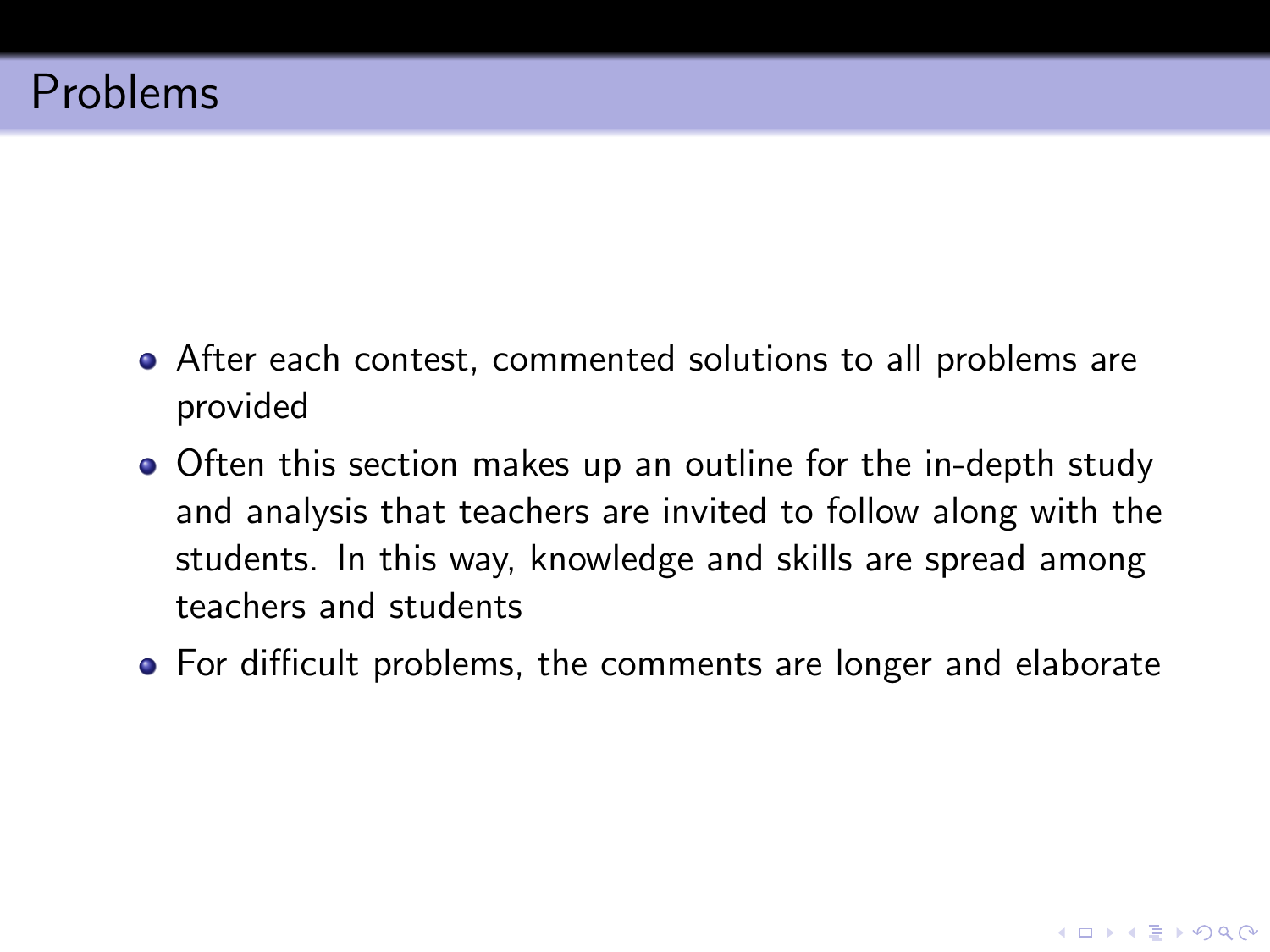### Problems

### • Example 1

In a deposit of minerals there are samples of various weight and value identified by acronyms. Each sample is described by an abbreviation containing the following information:

 $tab(*mineral code* > *value in euro* > *time weight in kg* >)$ 

The deposit contains the following minerals:  $\text{tab}(m_1, 13, 20)$ ,  $tab(m_2, 15, 12)$  tab( $m_3$ , 22, 17), tab( $m_4$ , 8, 32), tab( $m_5$ , 11, 24).

Having a small truck with a maximum capacity of 61 kg, find the list L of the codes of three different minerals that can be transported simultaneously with this vehicle and that have the maximum overall value; also calculate this value V. N.B. Sort the list increasing lexicographic order; for the abbreviations used, we have the following order:  $m_1 < m_2 < m_3 < \ldots$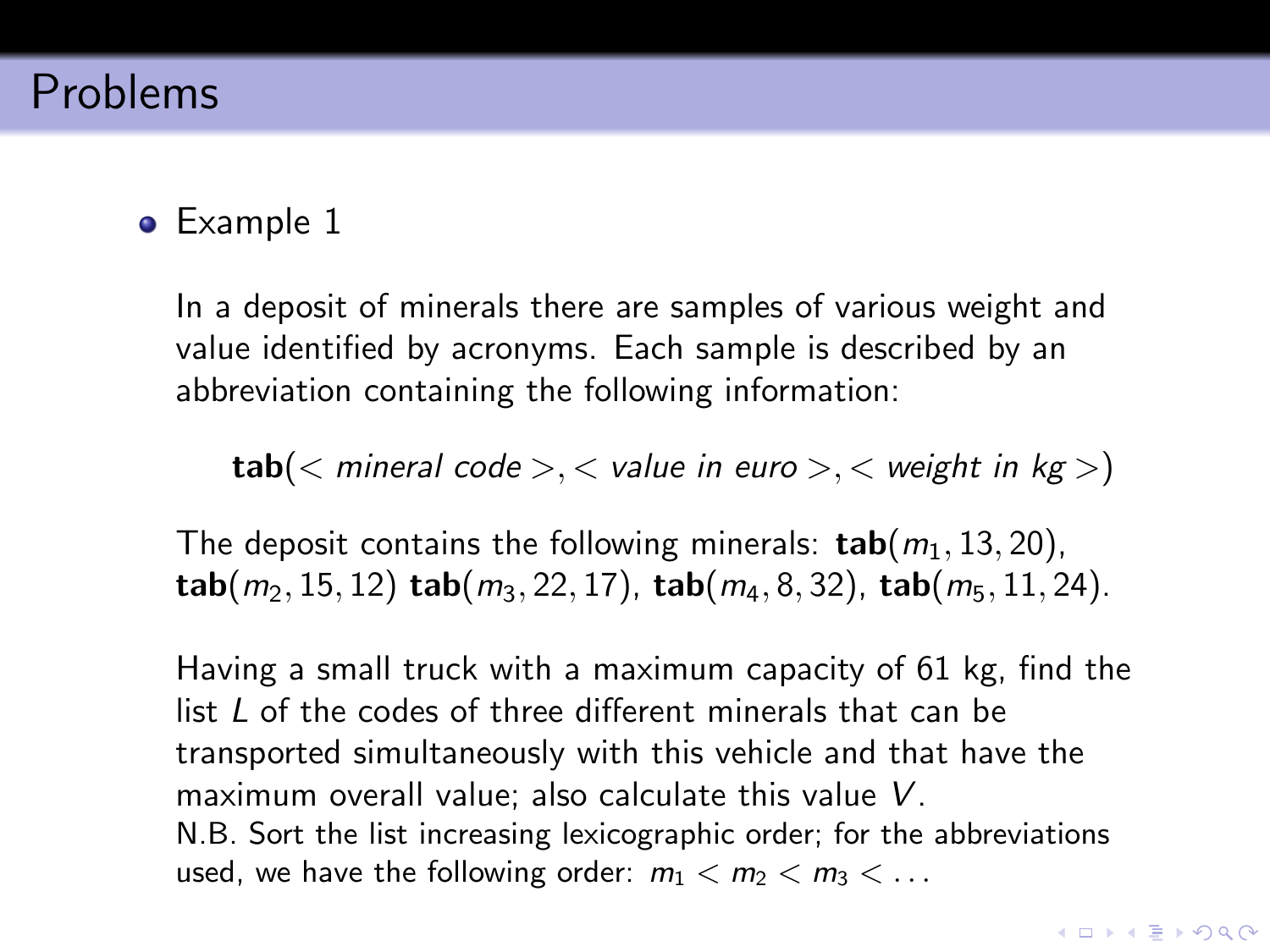• Example 2

Dom, Freda and Angel need to paint a fence. Dom could paint the entire fence in 5 hours, Freda in 10 hours and Angel in 7. How much time do they need if they work together? Put the number H of hours and the number M of minutes (eventually rounded) in the box below as an integer number.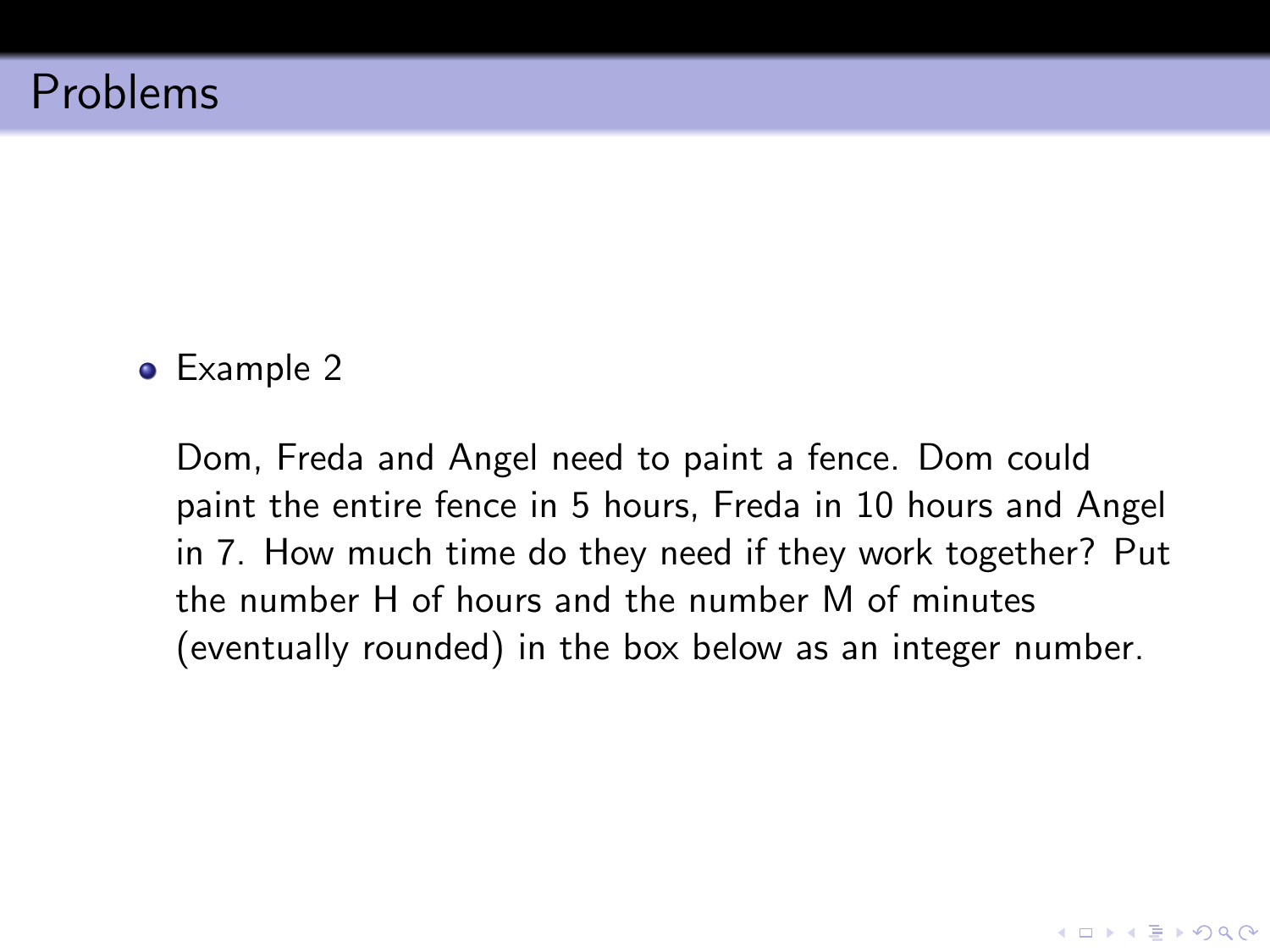### Problems

#### • Example 3

The technical office of a small town must choose where to place new street lamps. The town can be thought of as a set of squares connected by roads, described by the following graph (where the nodes are the squares and the arches are the streets):  $arc(n_2, n_5)$ ,  $arc(n_4, n_2)$ ,  $arc(n_3, n_6)$ ,  $arc(n_4, n_6)$ ,  $arc(n_6, n_1)$ ,  $arc(n_1, n_2)$ ,  $arc(n_5, n_1)$ Each street lamp illuminates the square in which it is located, the streets that come out of it, and the squares directly connected to the square where the street lamp is located. The mayor, to save money, wants to use the least possible number of street lamps, but at the same time wants to present to the city council several possibilities to choose from. Please find:

- **1** The minimum number N of lamps necessary to illuminate all roads
- <sup>2</sup> The K number of possible ways to illuminate all the roads with N street lamps
- **3** The list L of N street lamps that illuminates all the streets and does not include the square  $n_5$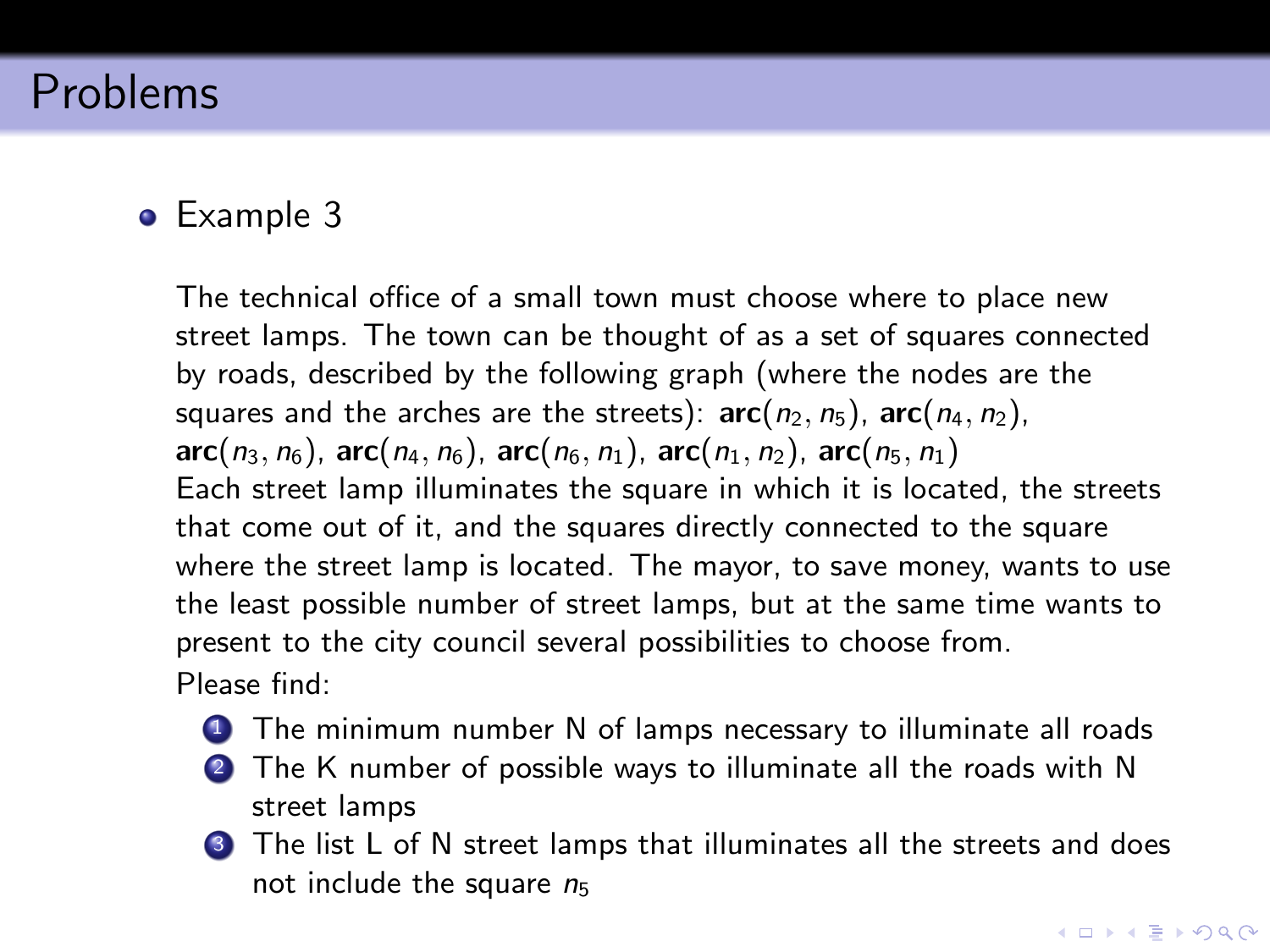• Example 4

Determine the output value of the following procedure:

```
procedure BETA;
variables B, I integer;
variables A(1:4) vector of integer; A := [3,1,4,2];
I := 1;
B := 0;while I < 5 do:
   B := B + A(I);I := I + 1;
endwhile;
output B;
endprocedure;
```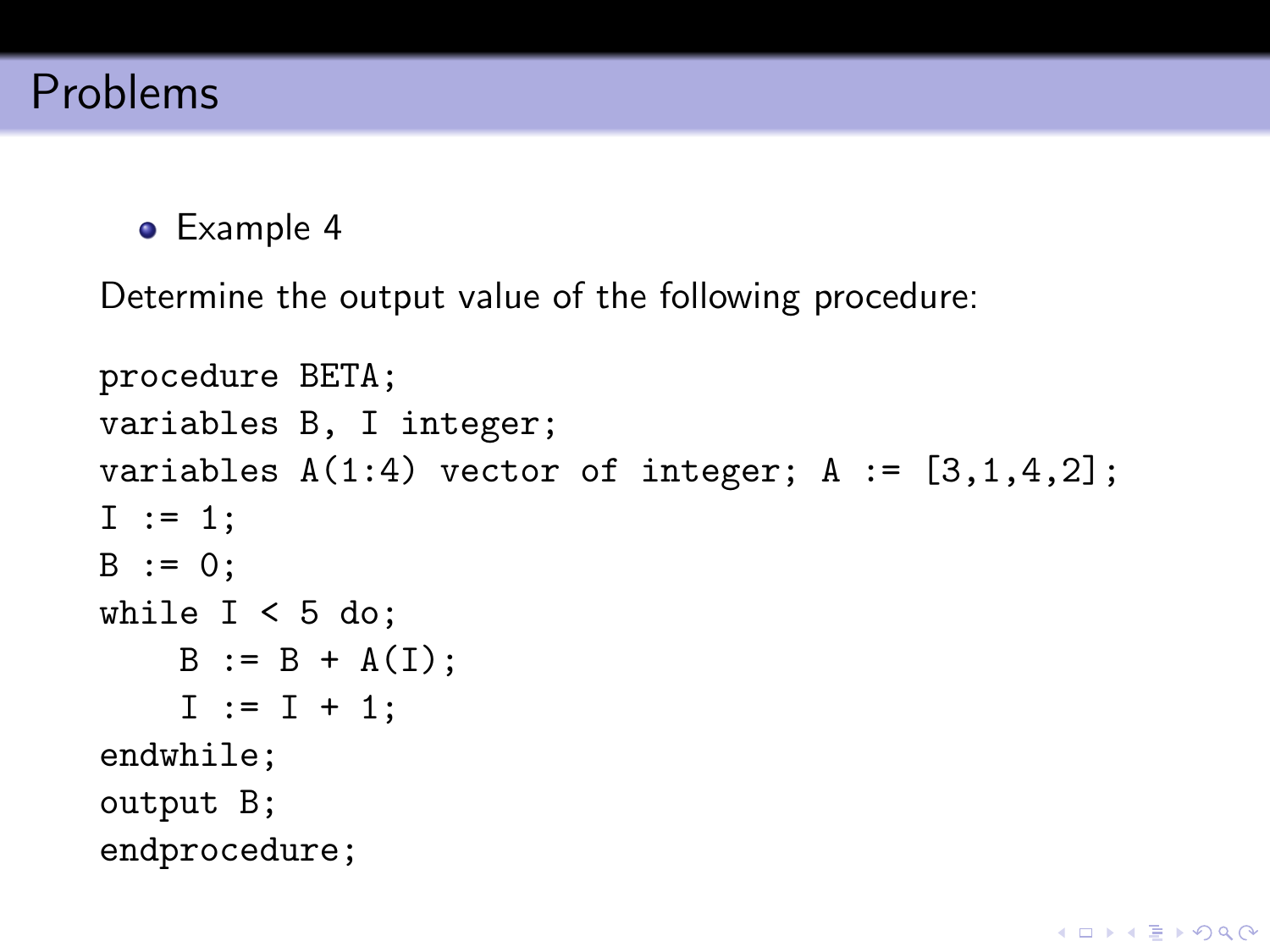- The problems are prepared by means of a controlled process
- Involves two (sub-)committees
	- the problem editors define the problems and write texts and commented solutions
	- the problem reviewers check for errors and difficulty
- **Strict time schedule** 
	- for each series, one context every 4 weeks
	- results of a context guide the calibration of the difficulty level of the following context in the series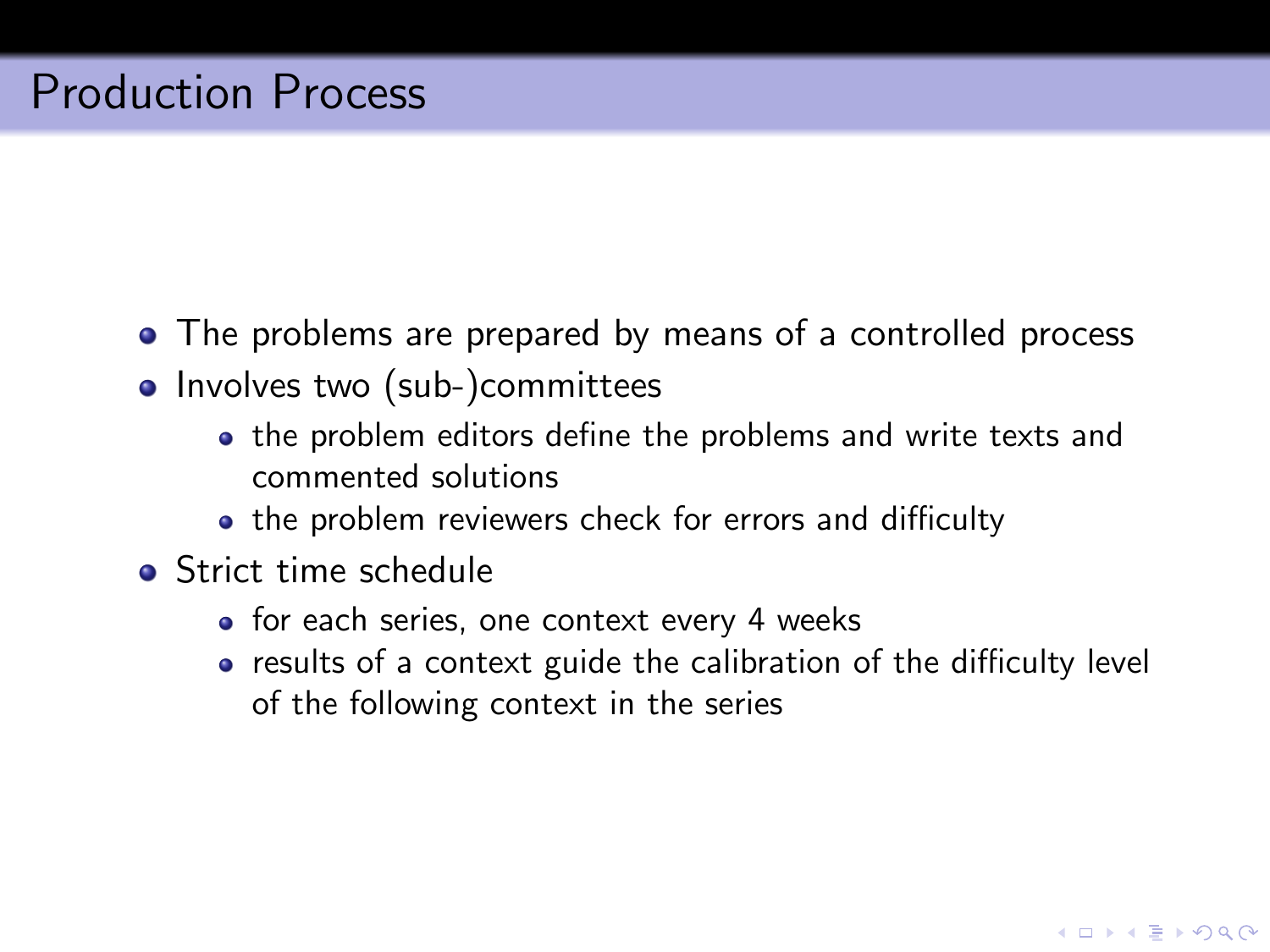- Problem-based learning of computational thinking competences
- Use semi-formal setting and pseudo language to embed problem solving in the context of computational thinking with the perspective of (eventually) acquiring programming skills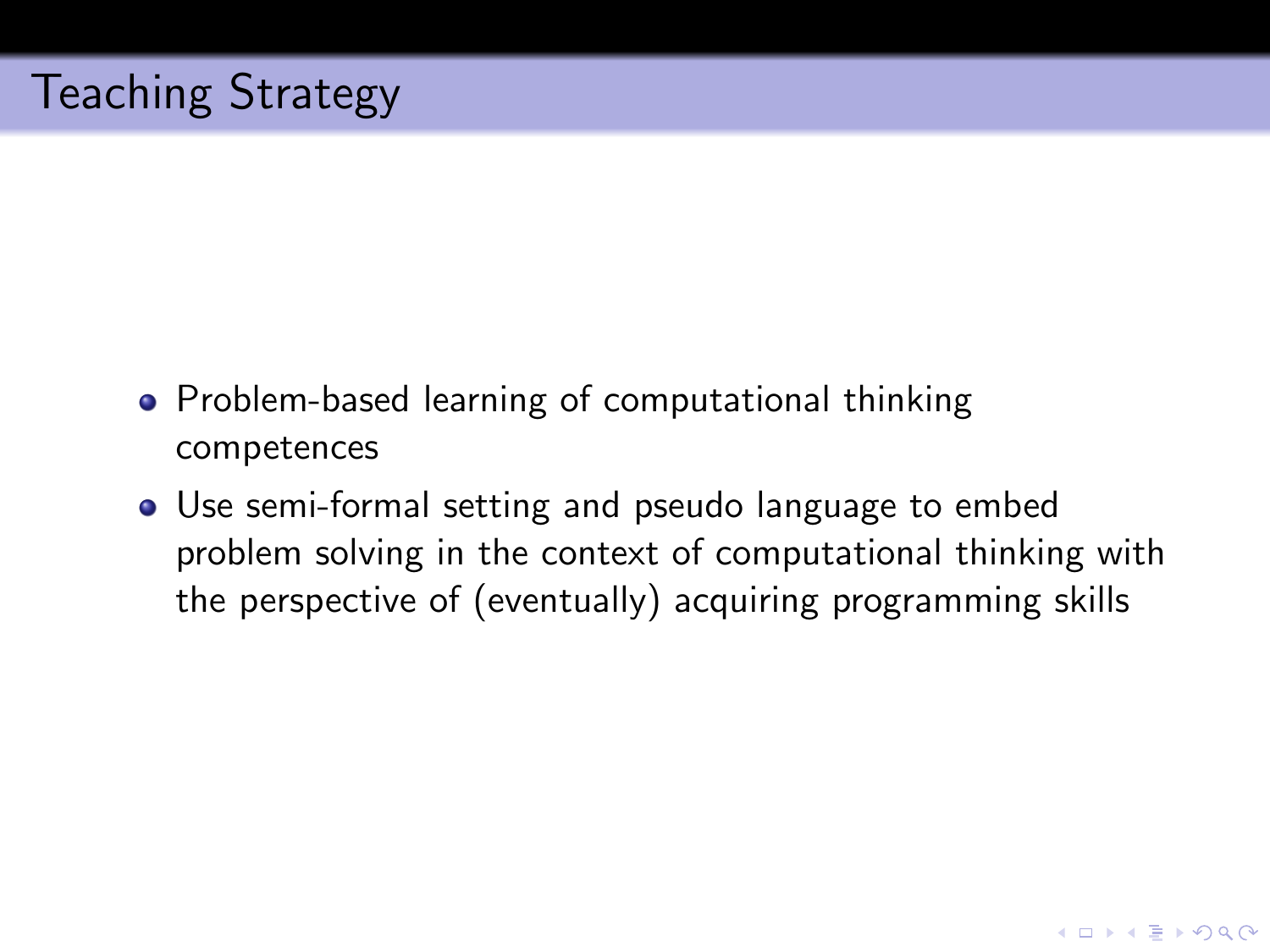- OPS favor incremental learning by offering series of contests, of increasing difficulty, spanning an entire school year
- Soon after the end of a contest, commented solutions to problems are made available, as training materials for the following contest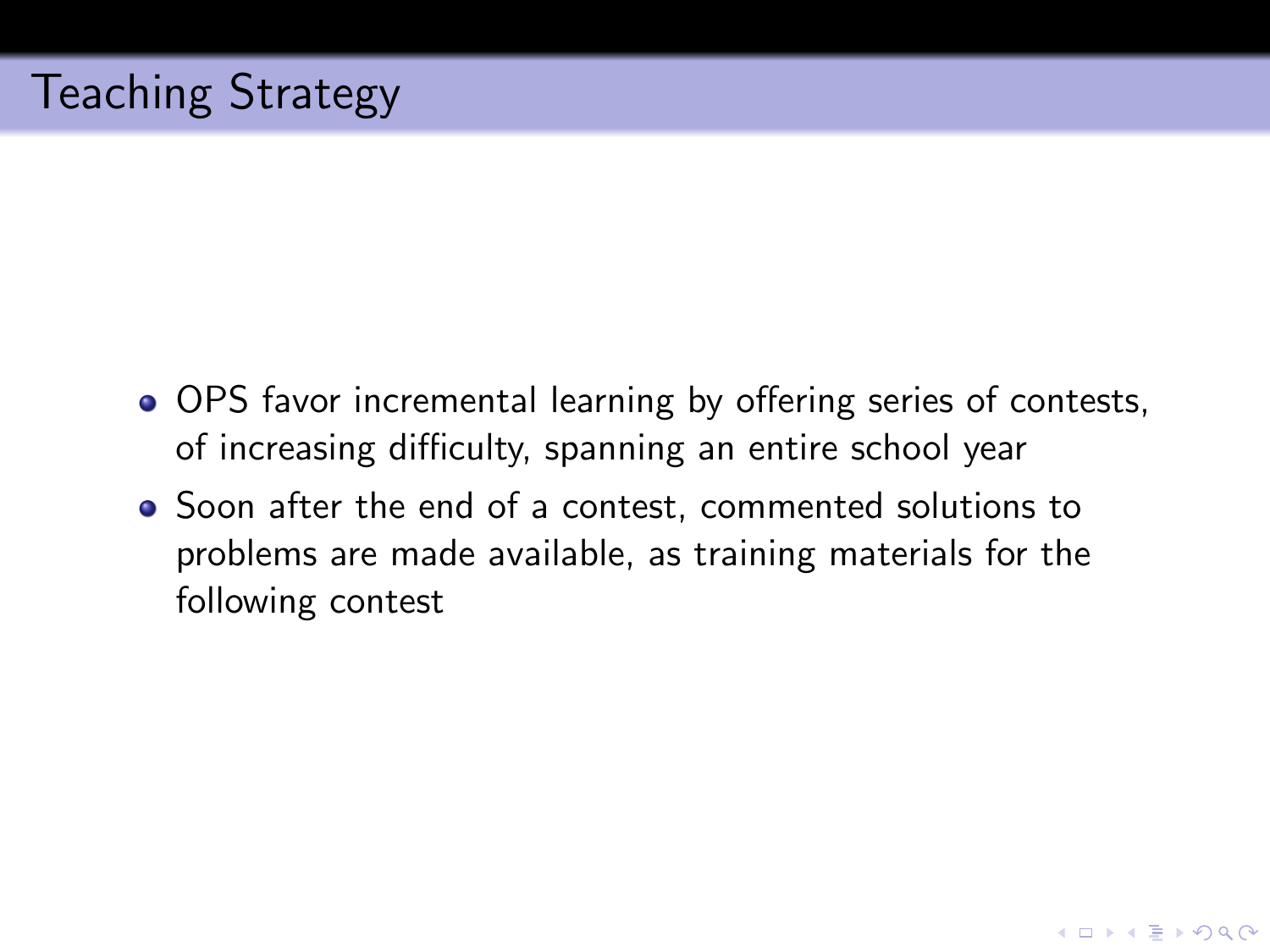- Teachers are encouraged to help the students to prepare for the contests
- Problems often have connections to school subjects, to encourage the inclusion of OPS training in curriculum activities
- Long-term goals of teachers involvement
	- teachers also acquire and consolidate computational thinking skills
	- teachers start using such skills in their everyday teaching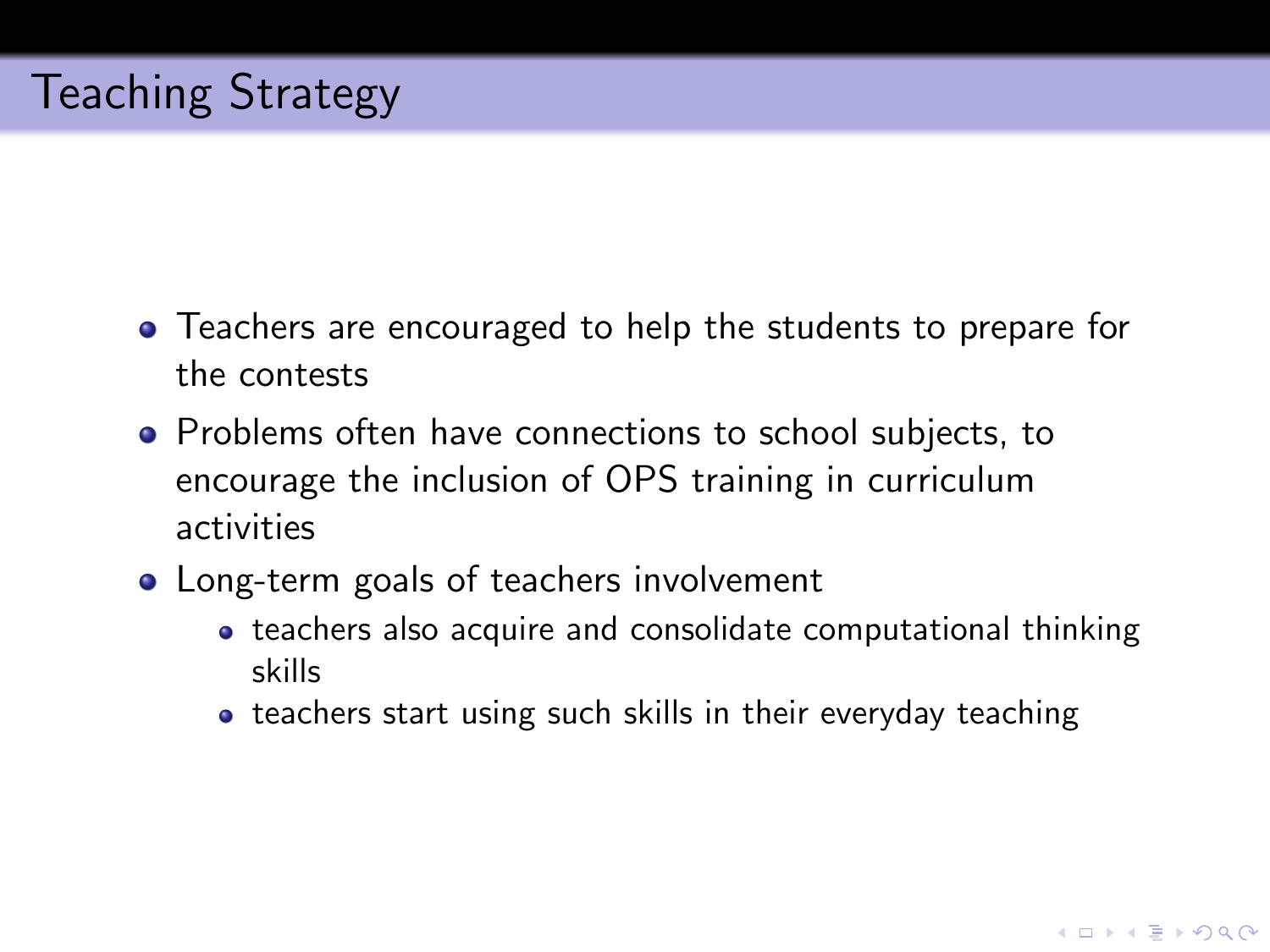- Within a series of contests, several recurring problems are present
- Recurring problems are basically different instances of a same, more general, problem
- No explicit teaching of general algorithms, contestants are naturally fostered to discover (even by internet search) one
- Some problem solutions require the execution of (easy) calculations to be repeated a number of times so large to make the solution infeasible unless one writes and executes a program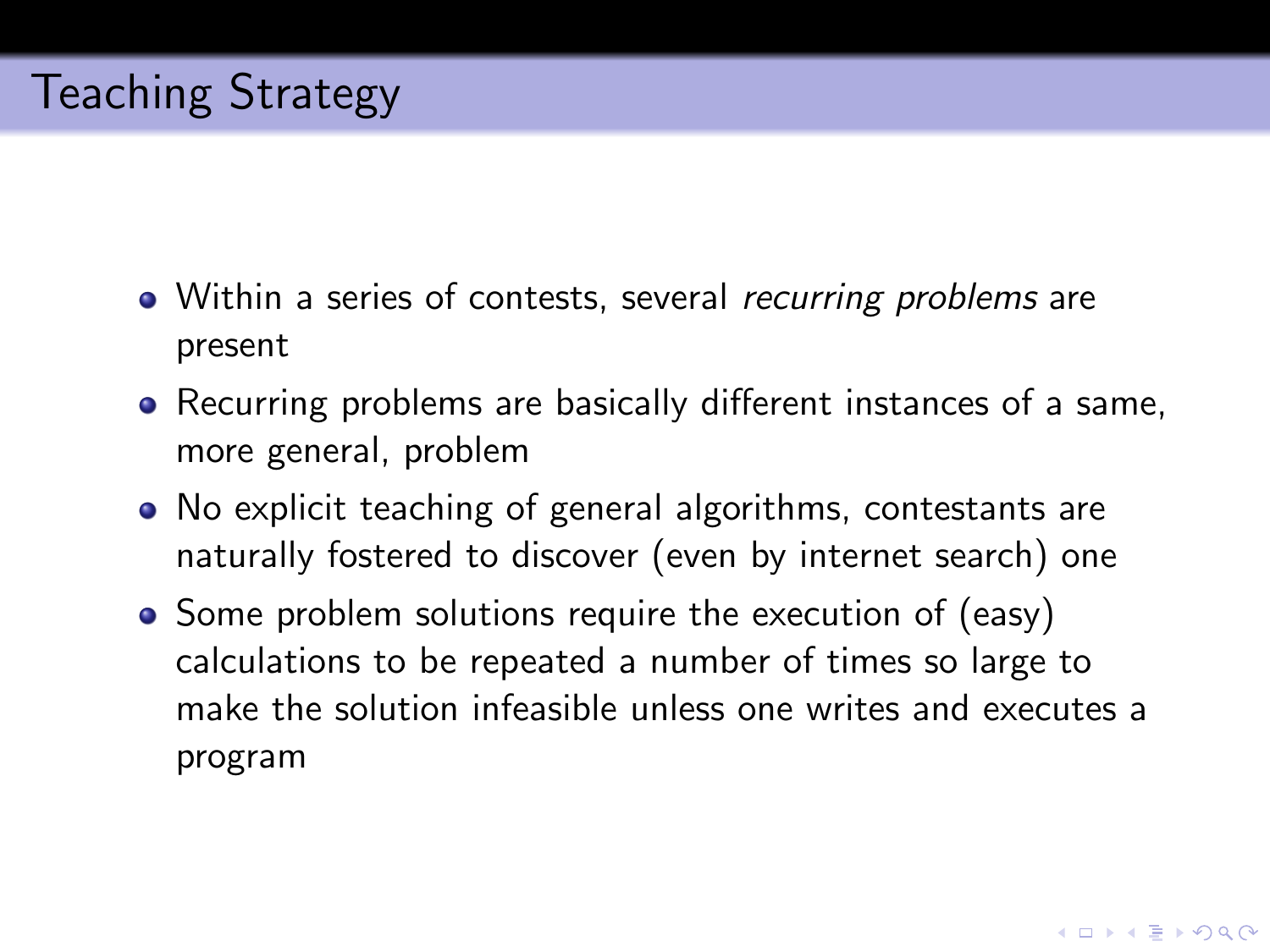### Participation to the first 10 editions of the OPS

| School Year | Number of Rounds | <b>Teachers</b> | Students |
|-------------|------------------|-----------------|----------|
| 2008/2009   | 3                | 550             | 10200    |
| 2009/2010   | 5                | 500             | 9850     |
| 2010/2011   | 6                | 400             | 7400     |
| 2011/2012   | 6                | 630             | 11400    |
| 2012/2013   | 4                | 880             | 16500    |
| 2013/2014   | 6                | 400             | 15100    |
| 2014/2015   |                  | 500             | 12000    |
| 2015/2016   | 6                | 830             | 16700    |
| 2016/2017   | 6                | 850             | 23357    |
| 2017/2018   | 6                | 730             | 22225    |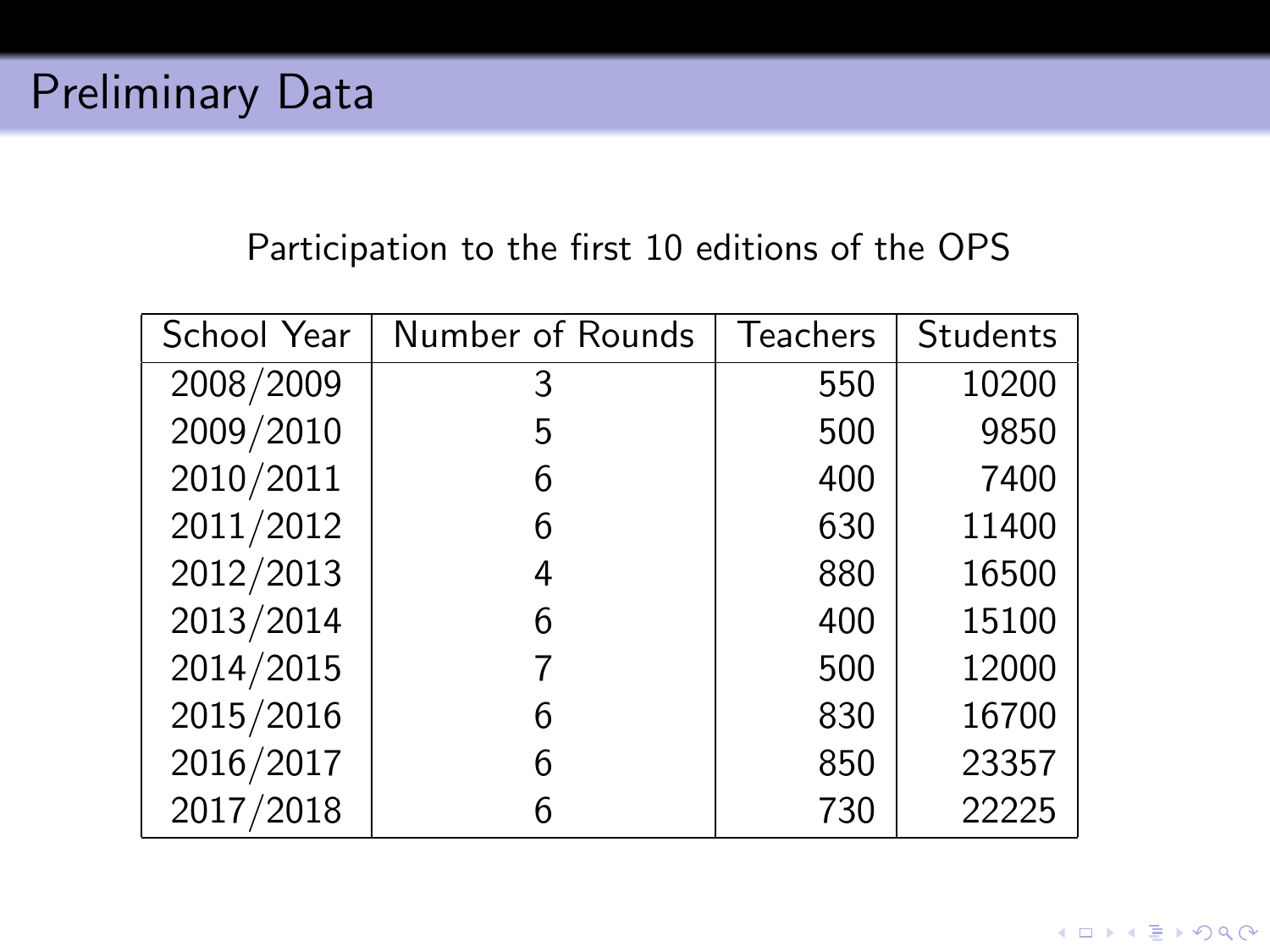### Average score in algorithmic problems for grades 4-5

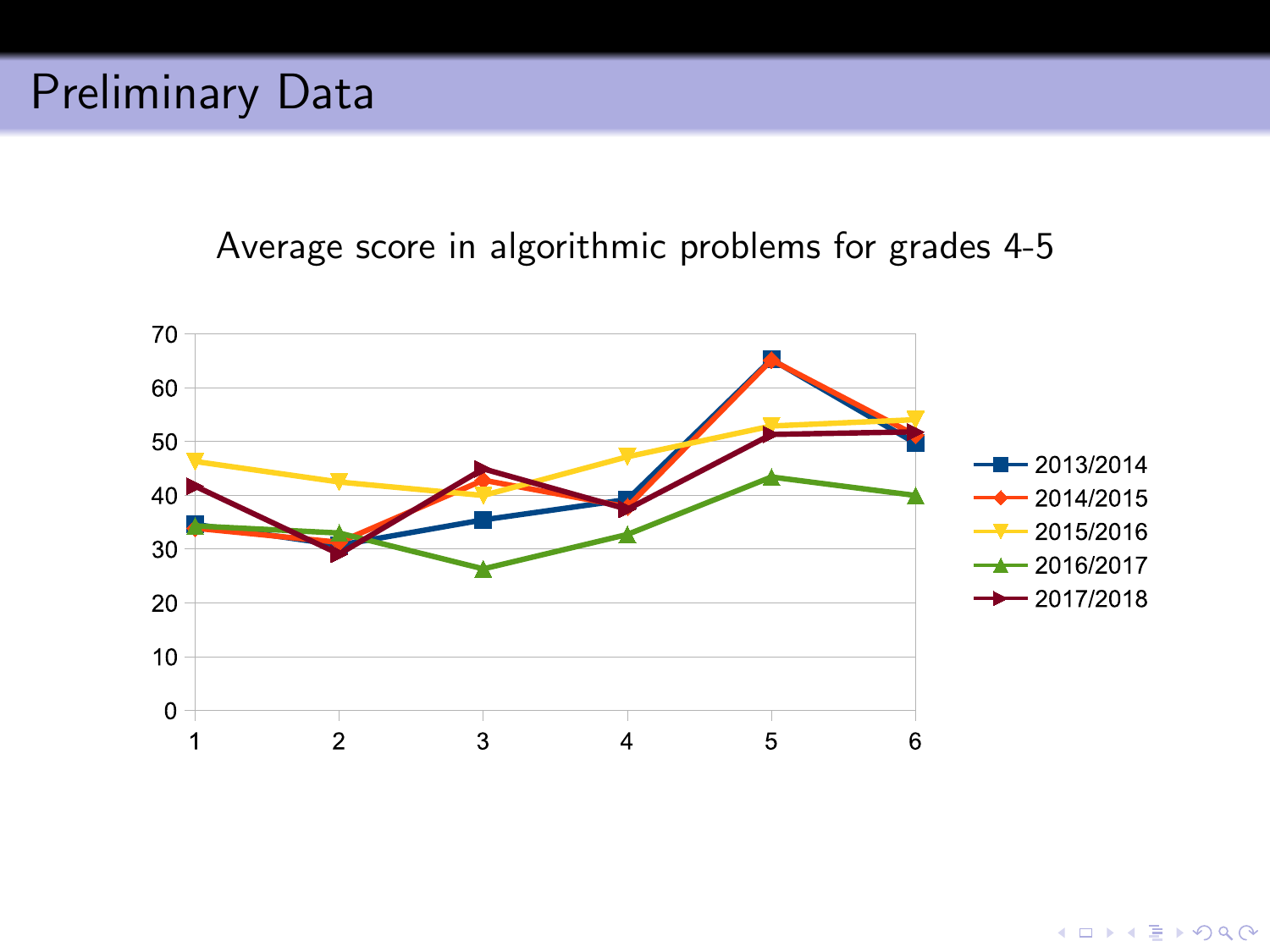Average score in algorithmic problems for grades 6-8

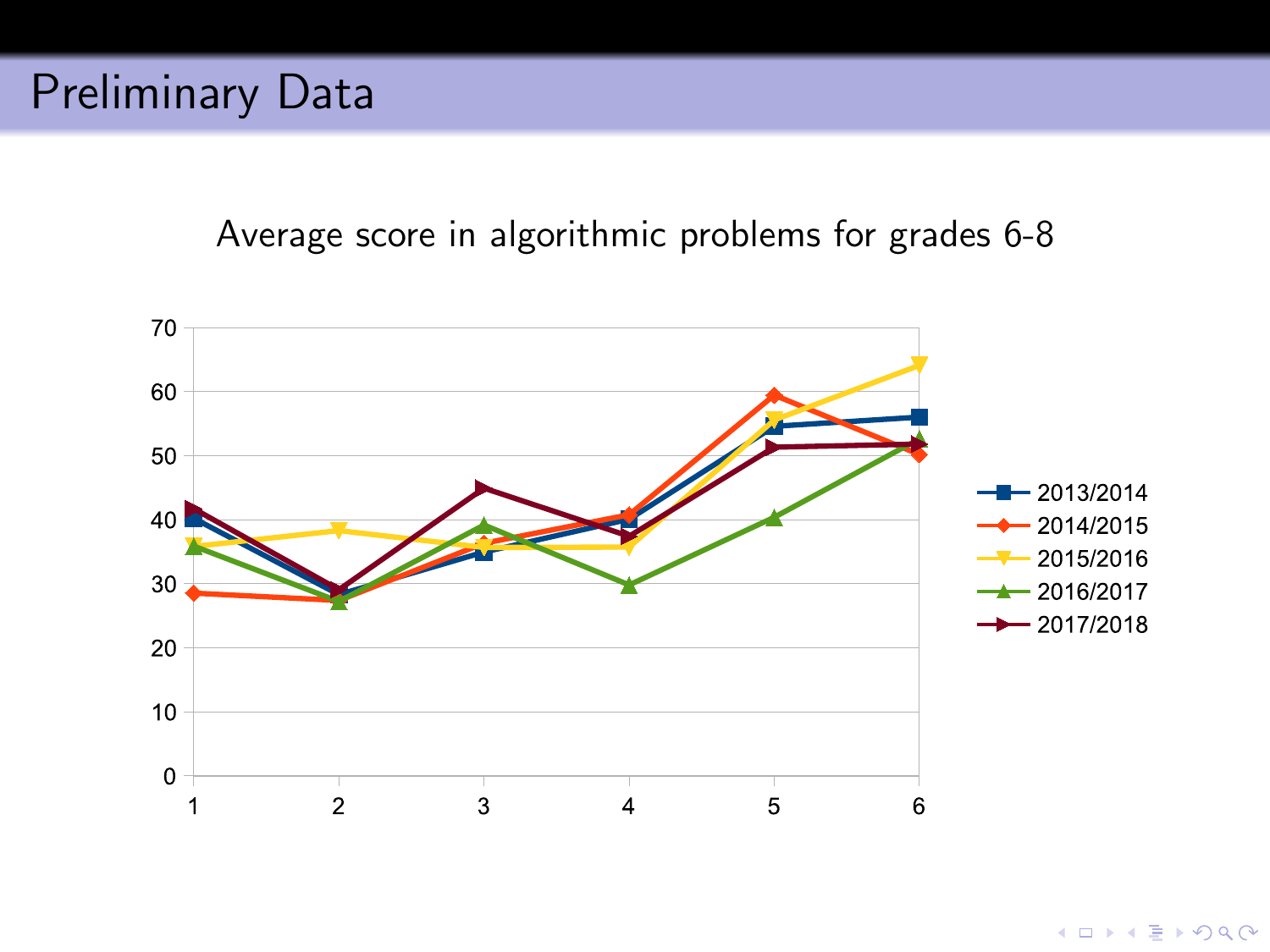### Average score in algorithmic problems for grades 9-10